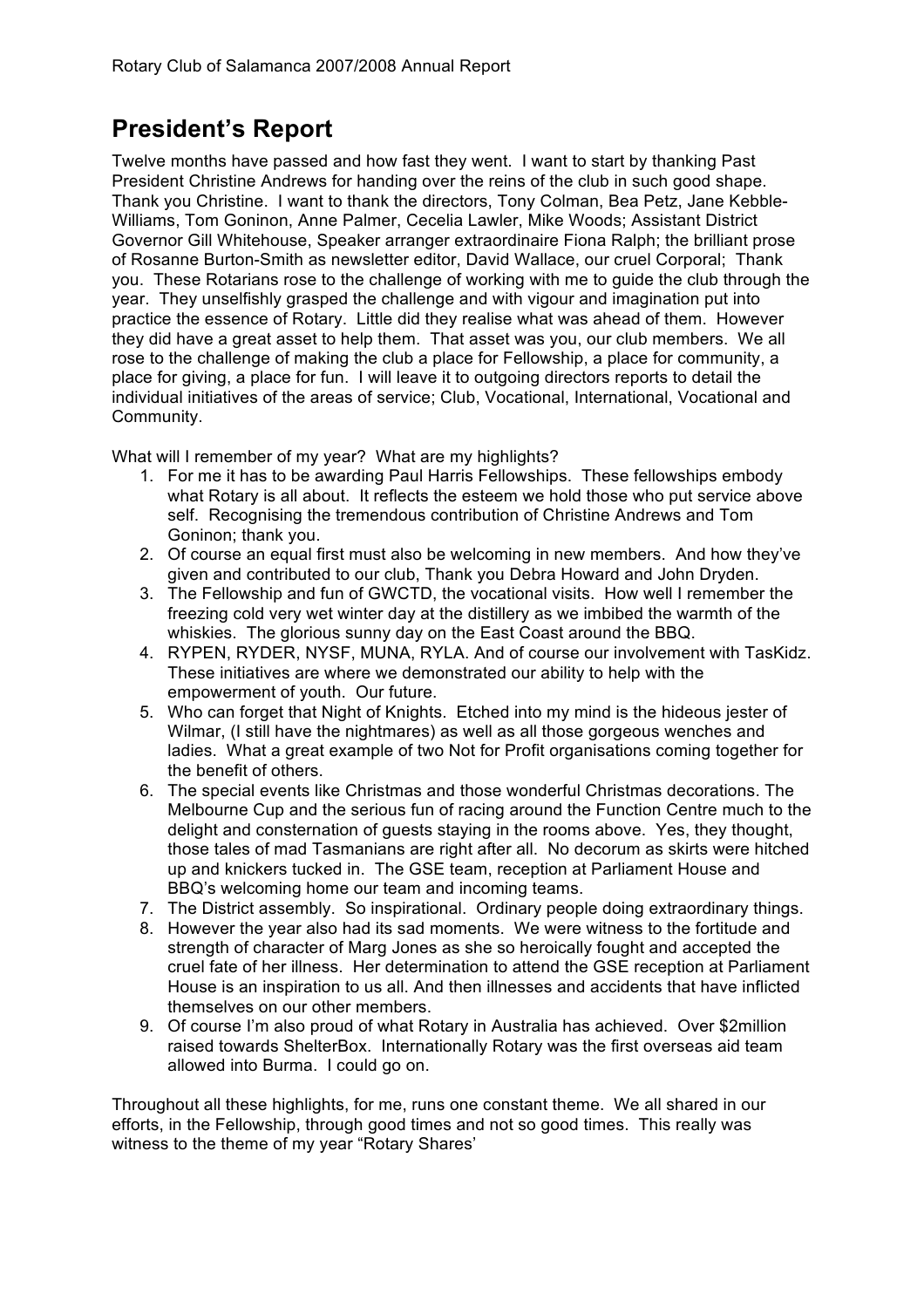Of course, there are areas which we can do even better. I would like to see Interact be established. I'd like to see even more co-operation and collaboration between the clubs in our Group.

So in closing, before I hand over to your incoming president, the incredibly capable Anne Palmer, I simply want to say thank you for giving me the privilege and honour of serving as your president. You are truly inspirational and a living example of the essence of Rotary. You did all the work; Thank you.

Finian MacCana President 2007/2008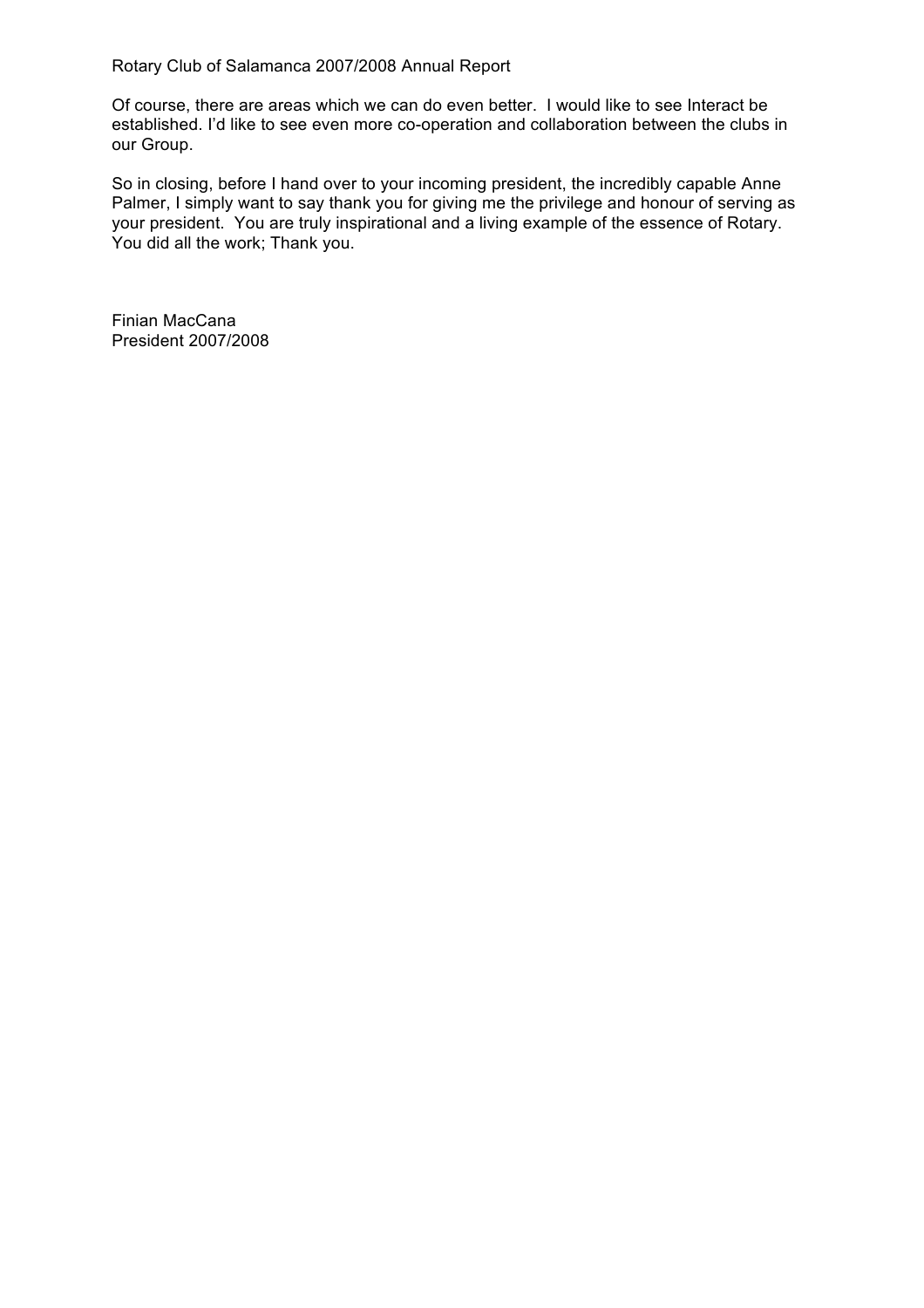# **Financial Report**

The financial accounts of the club are divided between the "General account" and the "Service account". All funds raised from the public are deposited to the "Service account", and most funds raised from club members are deposited to the "General account".

### **Service Account**

The amount brought forward from the 2006/7 period was \$2,975.15. The cash book balance for this account as at 19th June, 2008 was. \$3,468.69

Income for the Service account included the following;

| Australian Rotary Health Research Fund  | \$30.10     |
|-----------------------------------------|-------------|
| <b>Bank Interest</b>                    | \$0.56      |
| <b>Bowel Scan Kits</b>                  | \$486.00    |
| Catering                                | \$687.70    |
| <b>Christmas Cakes</b>                  | \$375.00    |
| Community                               | \$100.00    |
| Diabetes Ball                           | \$4,525.00  |
| Fit Ball                                | \$645.05    |
| General                                 | \$75.00     |
| Guess Whose Coming to Dinner            | \$680.00    |
| Parcel wrapping                         | \$1,637.85  |
| <b>Quiz Night</b>                       | \$1,507.65  |
| Rotary Youth Program of Enrichment 2007 | \$140.00    |
| Rotary Youth Program of Enrichment 2008 | \$1,840.00  |
| Sandy Bay Regatta                       | \$309.20    |
| Sausage Sizzle                          | \$3,403.25  |
| Vocational                              | \$534.25    |
| <b>Total Income</b>                     | \$16,976.61 |

While most of the large ticket income items were activities in which club members as a whole were involved, The Fit Ball contribution of \$645.05 comes from a small group of Rotarians who meet weekly in order to improve their level of fitness along with a small group of non-Rotarians who meet with Rotarian Gill Whitehouse for the same purpose. The Fitball group decided that, in the 07/08 Rotary year, any funds they raised would go to Rotarians Against Malaria (RAM). This request is reflected in the Expenditure item for RAM

Expenditure from the Service account included the following items;

| Administration                                                 | \$25.95    |
|----------------------------------------------------------------|------------|
| <b>Bank Fees</b>                                               | \$5.00     |
| <b>Bowel Scan Kits</b>                                         | \$754.00   |
| Catering                                                       | \$167.47   |
| <b>Christmas Cakes</b>                                         | \$862.68   |
| Community (Includes \$2000 for purchase of medical             | \$2,183.62 |
| equipment for the Royal Hobart Hospital Cardio Thoracic Unit)  |            |
| Donation                                                       | \$50.00    |
| Guess Whose Coming to Dinner                                   | \$40.00    |
| International (Includes \$1880 for running costs of one of the | \$3,280.00 |
| vehicles of the Fiji Rotahomes Project, \$1200 to purchase a   |            |
| Shelterbox, \$200 contribution for Secretary Tom to go Fiji in |            |
| Aug/Sep '07 to work on Rotahomes Project)                      |            |
| <b>Model United Nations</b>                                    |            |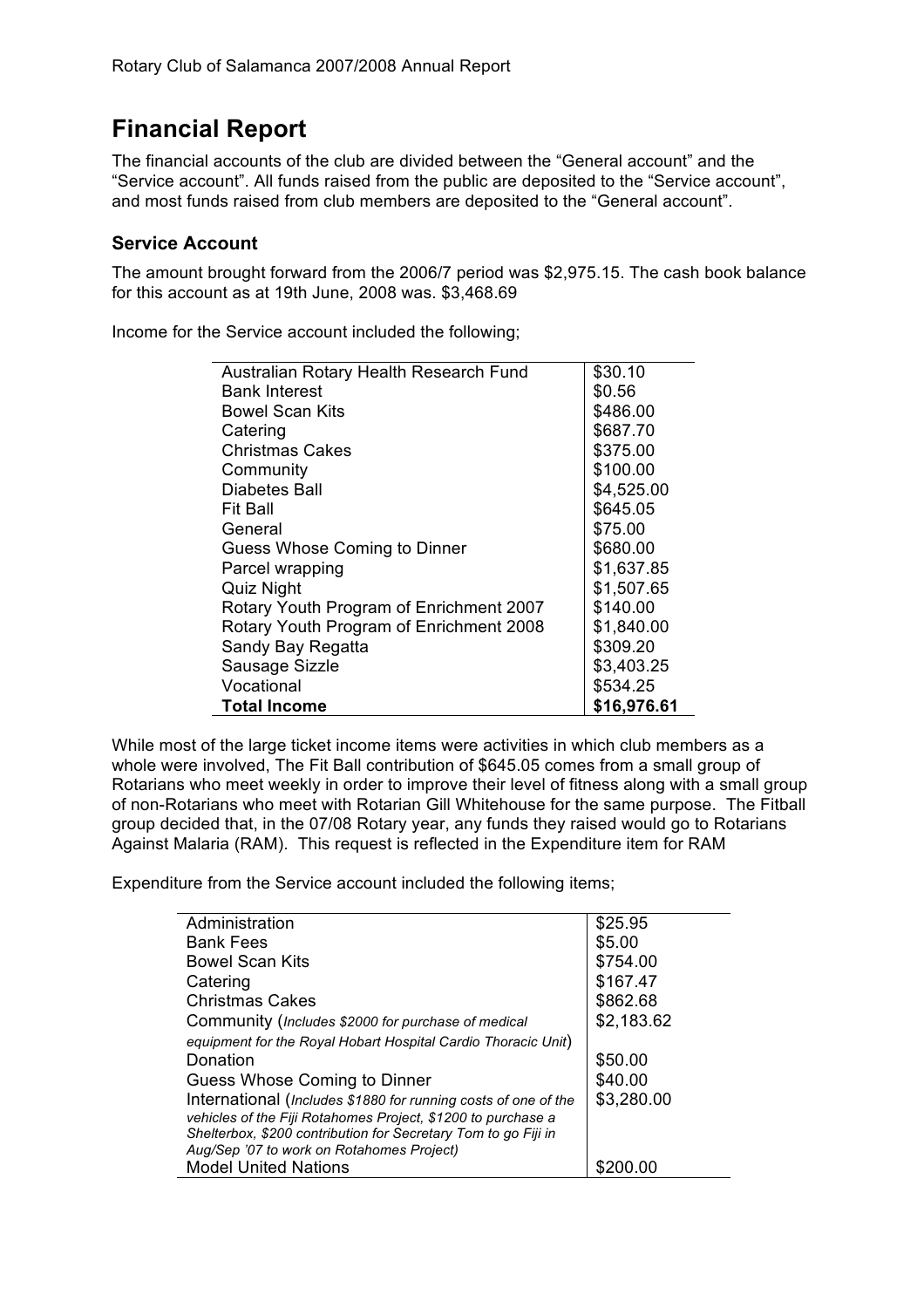| <b>New Generations</b>                                  | \$435.45    |
|---------------------------------------------------------|-------------|
| Quiz Night                                              | \$280.41    |
| <b>Relay For Life</b>                                   | \$448.00    |
| Rotarians Against Malaria (Funds raised through Fitball | \$645.05    |
| group)                                                  |             |
| <b>Rotary Foundation</b>                                | \$3,400.00  |
| Rotary Youth Leadership Award                           | \$475.00    |
| Rotary Youth Program of Enrichment                      | \$2,662.27  |
| Rotary Youth Program of Enrichment 2007                 | \$71.50     |
| Sausage Sizzle                                          | \$281.37    |
| Vocational                                              | \$615.30    |
| <b>Total Expenditure</b>                                | \$16,883.07 |

# **General Account**

The amount brought forward from 2006/7 was \$1,741.51. The current cash book balance for this account as at 19 June 2008 is \$4,711.65.

The subscription for the year was set at \$170.00 per member. The actual payments against the subscription, made in the 07/08 Rotary year, totalled \$152.82 which was made up as follows;

| Cost                      | 2006/7   | 2007/8   |
|---------------------------|----------|----------|
| Rotary International**    | \$69.19  | \$54.52  |
| Rotary District 9830      | \$57.48  | \$58.30  |
| RDU - Magazine*           | \$41.97  | \$18.70  |
| <b>District Insurance</b> | \$17.75  | \$21.30  |
| Total                     | \$186.39 | \$152.82 |

\* July to December '07 Magazine subscription was paid in 06/07

\*\* Favourable exchange rates between the US and Australian dollars are reflected in the decline in the RI subs.

Income for the General account was sourced from the following activities;

| <b>Bank Interest</b>         | \$0.31      |
|------------------------------|-------------|
| Changeover Dinner '07        | \$1,400.00  |
| <b>Changeover Dinner '08</b> | \$1,350.00  |
| <b>Christmas Cards</b>       | \$140.00    |
| Donations                    | \$72.00     |
| Fines                        | \$790.55    |
| <b>Heads and Tails</b>       | \$1,691.65  |
| Mayo farewell                | \$938.20    |
| Meals                        | \$21,018.35 |
| Member subs                  | \$5,170.84  |
| <b>Total Income</b>          | \$32,571.90 |

Expenditure from the General account included the following items;

| Administration         | \$1,029.94 |
|------------------------|------------|
| <b>Bank Fees</b>       | \$44.00    |
| Changeover Dinner '08  | \$345.00   |
| <b>Christmas Cards</b> | \$140.00   |
| Community              | \$30.94    |
| <b>District Dues</b>   | \$2,467.60 |
| Family of Rotary       | \$178.31   |
| Mayo Farewell          | \$937.50   |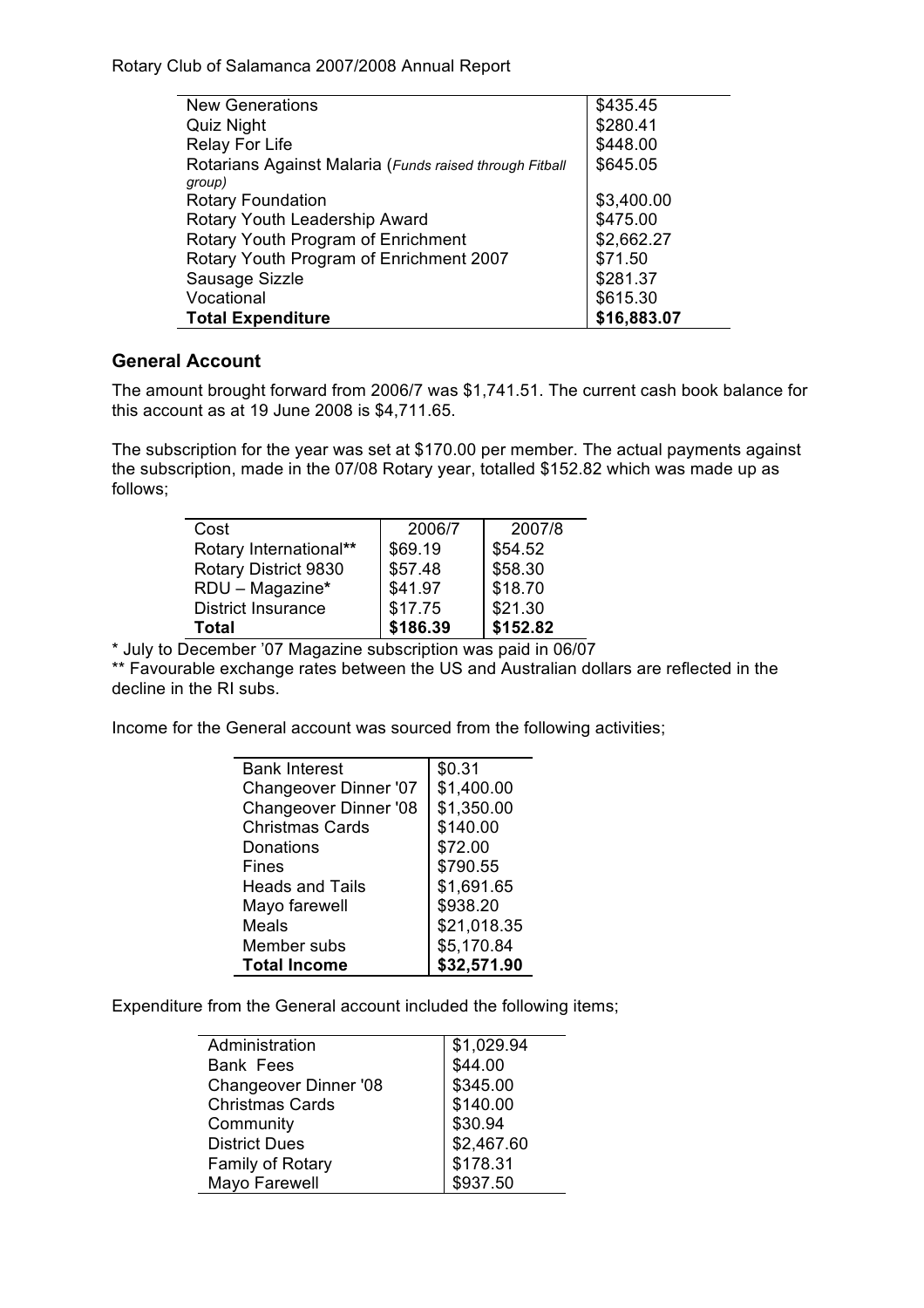| Meals                    | \$21,732.01 |
|--------------------------|-------------|
| <b>Police Checks</b>     | \$135.00    |
| R I Dues                 | \$1,933.38  |
| Rotary Down Under        | \$628.08    |
| <b>Total Expenditure</b> | \$29,601.76 |

When the 2007/8 accounts have been audited a copy of the audit report will be distributed to members

Tom Goninon Treasurer 2007/2008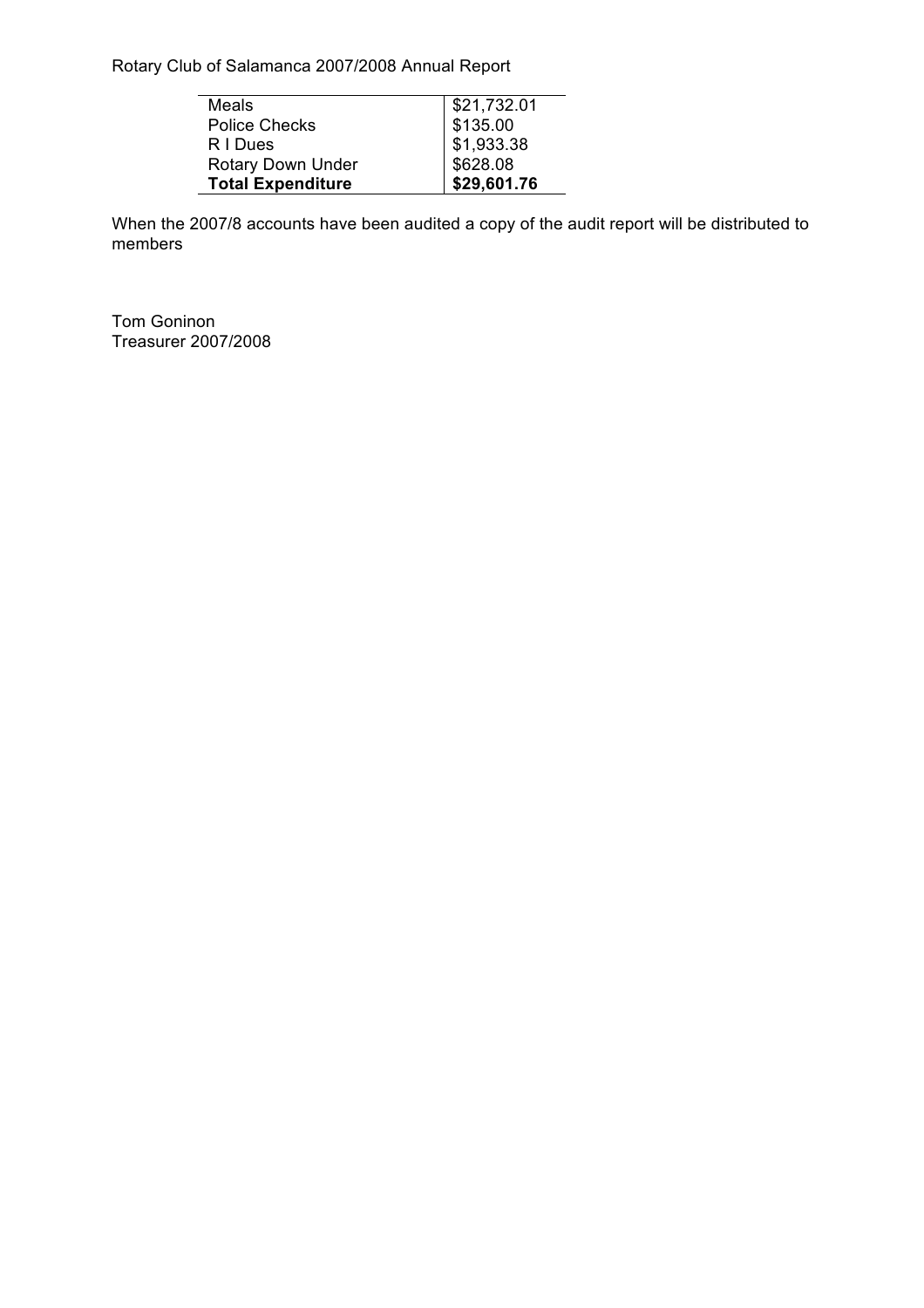# **Club Service**

The year has been highlighted in what we do very well and that is fellowship. We have had lots of projects during the year, and this has been demonstrated by the support of all club members' attendance to these functions and to our meetings. This is most important and I would say that the leadership of our President Finian has been outstanding to our Rotary Club.

# **Knight of Nights Ball**

This was our first function for the year combined with Diabetes Australia Tasmania. This was a great success and we raised \$8,050.00 on the night. As the profits were shared between us we received a total of \$4,025.00 each. Medieval dancing entertained us during the evening, plus a very good dance band and a very spirited auction. Proceeds raised for our club went to the Hobart's Cardio Thoracic Unit which assisted to buy a heart monitor, and the Rotary Foundation. This was a most enjoyable evening indeed shared by fellow Rotarians, partners and friends.

### **Farewell function for Mayo, Ambassadorial Scholar**

Early December a function was organised at the attractive home of Wilmar and Matthew's "Corinda" to farewell our Ambassadorial Scholar Mayo. Mayo has been an outstanding ambassador for her country and to our District. This was a lovely evening and I would personally like to thank my committee for their hard work in making this event such a great success. During the evening, Mayo was awarded a Paul Harris Fellow by District Governor Kevin Shadbolt for her outstanding services as an ambassadorial scholar. This was well deserved and a great surprise to Mayo!

# **Guess Whose Coming To Dinner (GWCTD)**

Sincere thanks to Jill Gatty for organising such wonderful hosts in our Club to share meals of extraordinary cuisine with a vast range of wines generously provided. This program is a great club project and an opportunity to enjoy time with fellow Rotarians. Jill has kindly offered to continue the organising of GWCTD into the new rotary year,

# **Relay for Life**

This is a wonderful Club project with all our members participating. Gill Whitehouse is to be applauded on all her efforts in organising our club's participation and making it all happen. This is a wonderful two days, and an occasion for club members to get together and enjoy each others company. Our club is to be congratulated on raising so much money for this very worthwhile cause. Well done Gill!

#### **Christmas Function**

This year we held our Christmas Function at the Ronald MacDonald House. We held a cooked breakfast for the residents and children, and presents were given to the children. This was a perfect way to celebrate. During the morning Chris Andrews and Tom Goninon were each presented with a Paul Harris Fellow – my very sincere congratulations to you both!

# **Rostering for Meetings**

The rostering of meetings I thought went extremely well and members were there to carry out their allocated tasks for each morning. I am sure this will continue as it is most imperative for the smooth operations of meetings. Incoming Club Service Director Mike will I am sure have this under control.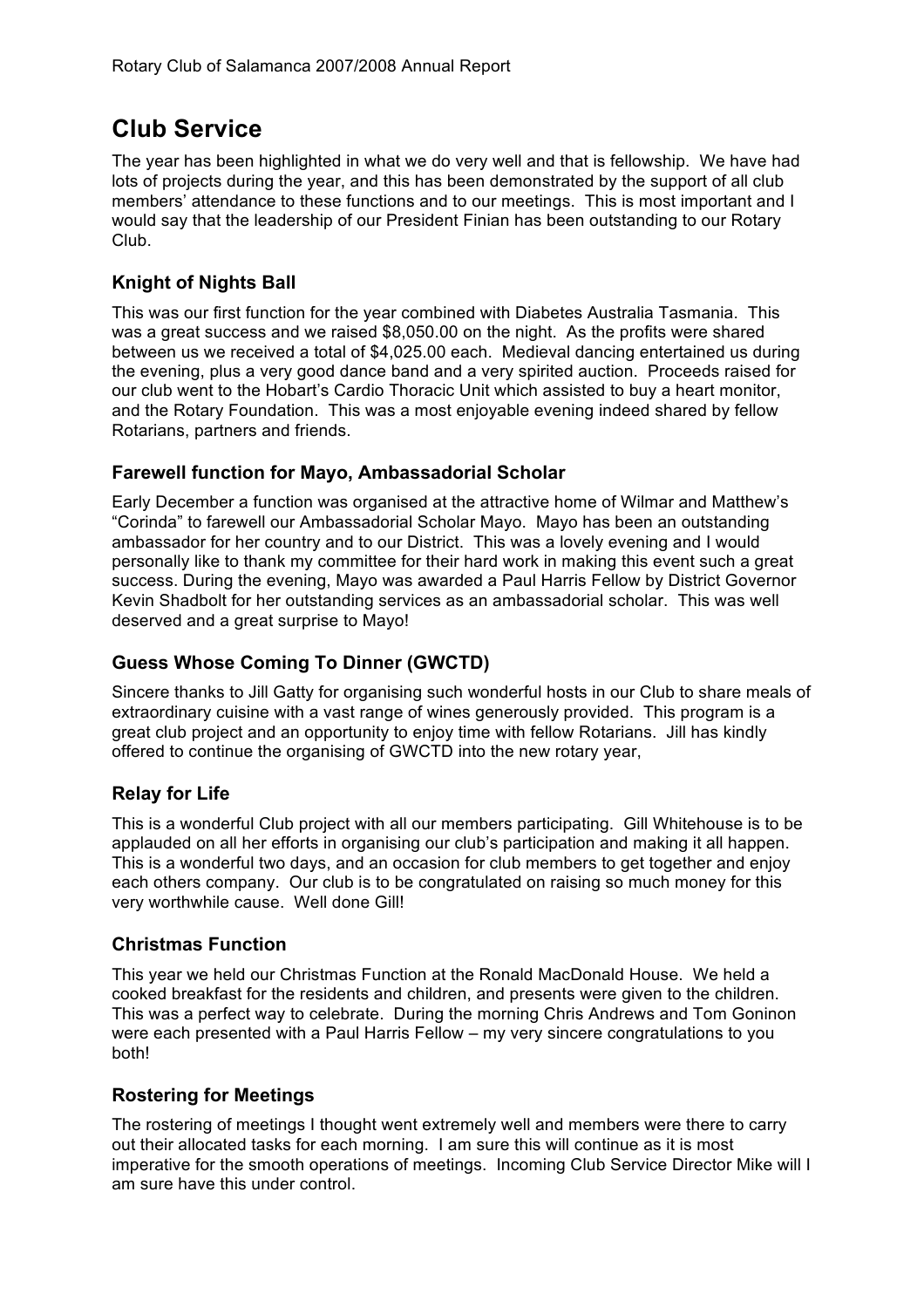# **Family of Rotary**

Gill Whitehouse has done an extremely outstanding job in her role for carrying out the duties required for this position. With her caring ways to us all she has demonstrated her responsibilities in a most professional and sensitive manner.

#### **Guest Speaker Program**

Congratulations to Fiona on the high calibre of Guest Speakers during the year, which are very important to our weekly meetings. All have been most interesting and I am sure all club members would agree with me with the fine selection she has chosen. You have put a lot of thought and work into organising speakers to come along with the assistance of club members Fiona. I am very much looking forward to hearing of the speakers you have selected for us in the year to come.

#### **Membership**

Attending our weekly Club meetings allows us to enjoy our Club's and each other's fellowship and to enrich our professional and personal knowledge.

To ensure the future success of Salamanca Rotary Club we need to continually attract quality men and women members. This is up to all of us to constantly keep looking out for suitable candidates.

#### ....and remember

One of the greatest things of being a member of Rotary is the fellowship and caring which is genuinely demonstrated within our Club. Our Rotary family is most important and we are all there to support each other always!

I have enjoyed being Club Service Director and I would like to thank my committee, Wilmar, Pam, Claudette, Rosanne, Tony and Di. The Board has been a valuable support and has guided me through the year. To all members I sincerely thank you too for supporting our activities.

I would like to wish incoming Club Service Director Mike all the very best for the year 2008/2009.

Anne Palmer Club Service Director 2007/2008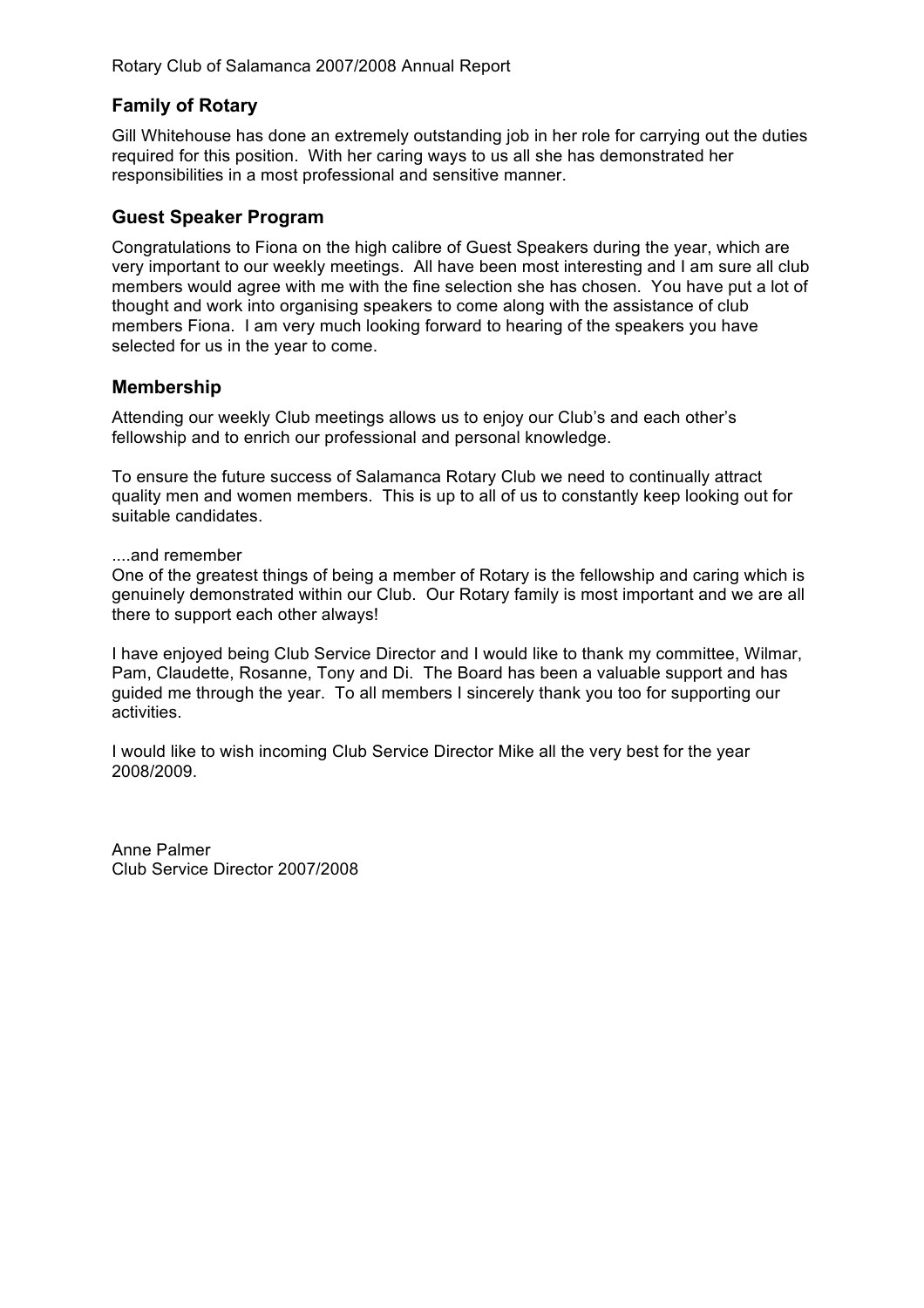# **Community Service**

**Committee:** Cecilia Lawler Mike Temple-Smith Barry Cruise Marita Holding Ros Terry

The Community Services Committee continued to provide support for the valuable projects developed over the past year/s and implemented some new opportunities to service the community. It was a year of activity with all club members assisting in our programs and 'wow' I thank you all so much.

# **Relay for Life (23-24 February 2008)**

Gill Whitehouse again booked an excellent spot for the RC of Salamanca Team to participate in this event. The weather this year was appalling with snow, hail and rain falling throughout the relay without a single volunteer failing to walk. Club members will never forget Marg Jones' wonderful family walking her shift.

# **AA Lords Home**

The committee continued to support the AA Lord Home through providing assistance to: The annual concert

The annual art show

Shopping mate program (Michael Temple-smith has again organised volunteers from the club and is awaiting residence in need from the Home).

Water striders

Plans for a wind-break for the pagoda have been developed by Andrew Gray and submitted for approval to the AA Lord Homes board. The club anticipates conducting a working bee early in 2008-2009 to complete this project.

#### **Loui's Van**

Club members continued to volunteer for Loui's Van. Pam Scott has joined the team and Ruth Temple-Smith is arranged training sessions to be provided individually for club members who volunteered for this project.

# **Soup Making for Louis Van**

The club is currently making soup for Louis Van. This will be collected 8 July 2008.

#### **Rotary Youth Driver Awareness (RYDA)**

Our club again participated in both sessions of RYDA. Wolf Ebert led the RC of Salamanca team at the RYDA session in October and on 8, 9, 10, 11, 15, 16, 17April. Club members again showed their support by volunteering on these days. Each RYDA event was highly successful, with approximately 2,000 students participating. The very positive feedback from students, teachers, educators and volunteers encourages us to know that this program is worth revisiting annually.

#### **Bowelscan**

The club assisted in the Bowelscan program for the first time this year. It was run in March-April 2007 when promotional material and Bowelscan kits were distributed to our club's allocated pharmacies:

Hobart Friendly Care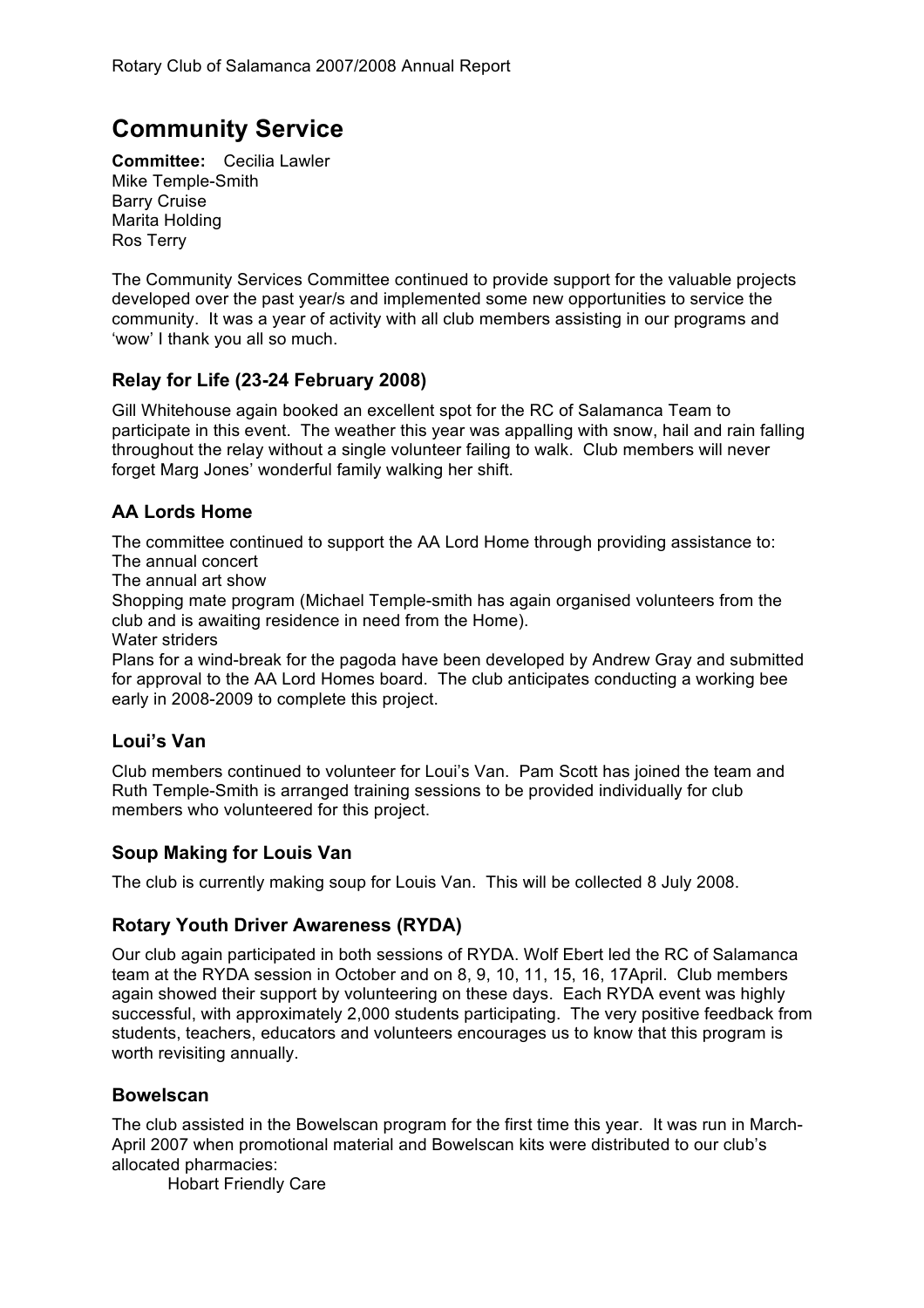Salamanca Plus

South Hobart Pharmacy.

Tests were then collected and taken to Hobart Pathology for analysis. We had over 30 tests returned but still have a large amount of kits left to use next year. We will not need to purchase more kits for next year.

# **The annual Debate with RC of Moonah.**

The annual debate between Moonah and Salamanca club was held on Tuesday 27 November at the Polish Club. The Salamanca team debated the negative of the topic 'Two wheel transport is preferable to four wheels for Hobart and suburbs'. It was a fun night and we came second.

### **Christmas and Easter Ronald McDonald Breakfast Functions**

On 18 December the club cooked a BBQ breakfast for families and for the RHH volunteers on the Ronald McDonald rooftop. Gifts were distributed for children staying at the house whilst their sick brother or sister was in hospital and President Finian awarded surprise PHF to some club members. After the positive response to the Christmas breakfast club members again cooked breakfast at Ronald McDonald home for Easter. Easter eggs were distributed to the children.

#### **Christmas Parcel Fundraiser**

The HCC Christmas parcel wrapping fundraiser was wonderfully successful both financially and as a bonding event for club members. Over half of the club members participated and friends of our club also volunteered. I have asked the HCC if we can do it again in 2008.

### **Christmas Card Sales**

Rotary Christmas Cards were again purchased by club members and we raised \$140.00 for the ARHRF. This project is managed by the RC of Waverley.

#### **HCC Flower-Show Catering**

After a successful trail flower-show catering activity in January, Mike Temple-Smith successfully secured catering activities for the 7 Hobart City Council flower-shows for the coming year. This should provide an injection of funds into the club on a regular basis. The Rotary Club of Salamanca will again have a major fundraiser.

Cecilia Lawler Community Service Director 2007/2008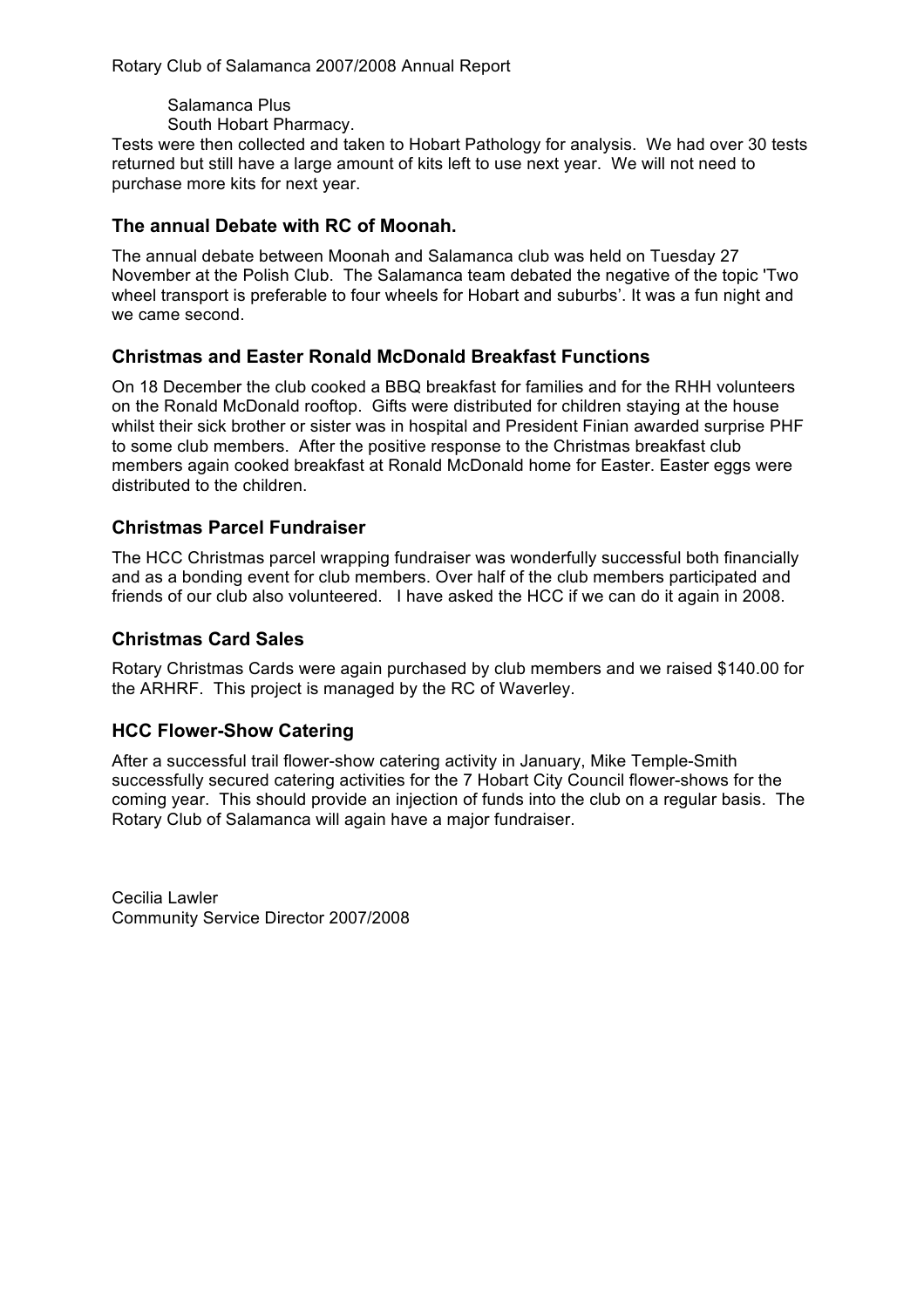# **New Generations**

As in previous years, the committee supported district and national New Generations programmes, enabling the club to sponsor local students and young people for a variety of activities. Judging by the letters and other expressions of thanks received, these experiences have been very enjoyable and enriching for those involved.

# **RYPEN**

The main project for New Generations, and which eventually involved the whole club, was the RYPEN (Rotary Program of Enrichment) weekend held at Montgomery Park in May. Twenty-one year 10 students experienced a two day programme of presentations and activities focussing on the theme 'Achieving a Work/Life Balance', with the aim of providing the participants with motivation, improved life skills and better self-image. Students, facilitators and Rotarian volunteers all enjoyed the weekend. Many thanks to the RYPEN committee, the catering team and everyone else involved in making the weekend such a success.

### **Sponsorship for Rotary Programs**

In addition to organising RYPEN, the club also sponsored three students attending the weekend. Other Rotary district projects for which the club sponsored participants were: MUNA (Model United Nations Assembly); RYLA (Rotary Youth Leadership Awards); and the Siemens Science Experience. At the national level we are co-sponsoring, with the Rotary Club of Sandy Bay, a nominee for the National Youth Science Forum to be held at ANU, Canberra, in January 2009.

# **Local Projects**

Locally, the club supported Hobart and Elizabeth Colleges by presenting both with two awards for their prize-giving ceremonies.

A proposed new project has been to establish an Interact club. A number of club members have expressed interest in being Rotarian advisors and Fahan School is keen to participate. However, for administrative and logistical reasons it has taken longer than anticipated to set up.

Jane Keble-Williams New Generations Director 2007/2008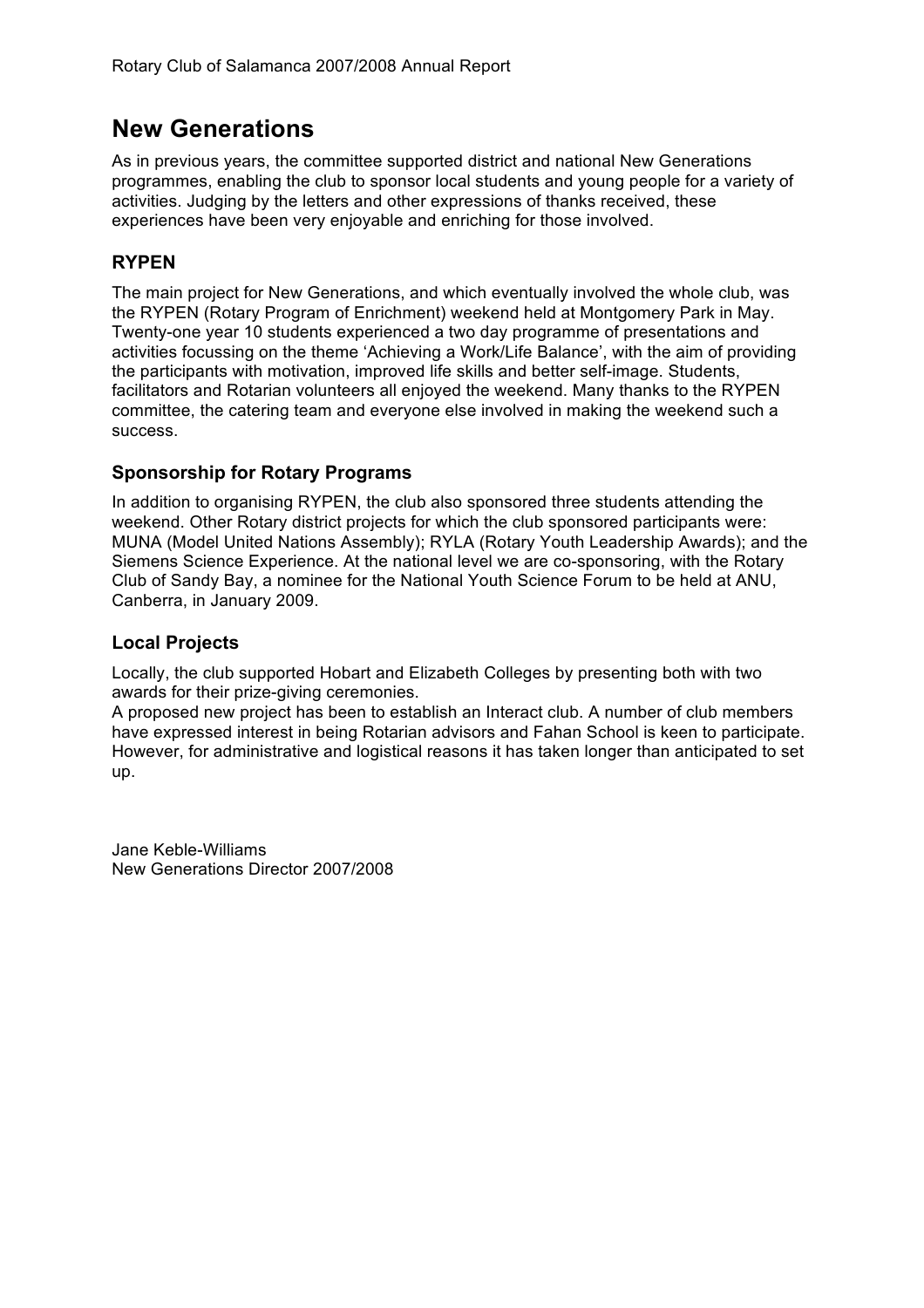# **Vocational Service**

Members: Ruth Temple-Smith, Gill Whitehouse, Irene Gray, James Graham, David Vitale Director: Bea Petz

### **Vocational Awards**

The committee decided to make awards to people engaged in the hospitality industry, with the focus on businesses in the Salamanca area. At the meeting on 30th October, at a very well attended meeting, President Finian presented Vocational Excellence Awards to three outstanding employees from local hospitality businesses: Rosie Mudge (Customs House Hotel), Gary Shepherd (Mure's Seafood) and Keira Fitzpatrick (Lark Distillery). We were especially privileged to meet the families and friends of our award recipients who came along to the meeting for the presentation of the awards.

### **CPR: Guest Speaker and Workshop**

The Vocational Service Committee invited Alex Mirowski from Surf Lifesaving Tasmania to be our guest speaker on 16 October. He made us aware of how important it is to have basic life saving skills, thus stimulating members' interest in attending a CPR workshop.

The very interesting and useful CPR workshop on the first of March was attended, after some last minute cancellations, by eight members. This was fewer than expected but meant that everybody was able to have lots of practice resuscitating the dummies. A test was conducted at the end of the workshop, and certificates were awarded to the participants by President Finian at a meeting several weeks later. We are indebted to Howard Richardson for the time and effort he put into providing the training for us.

Vocational Visit – Antarctic Division

Fourteen Salamanca members/friends/partners enjoyed the combined vocational visit of the Salamanca, Kingston and D'entrecasteaux clubs to the Antarctic Division on Monday 3rd December. Those who attended were especially impressed by Professor Michael Stoddart's informative and stimulating presentation on key Antarctic science initiatives, and Kingston Rotarian, Kim Pitt's presentation on the Operations side of the Antarctic Division's work. We also valued the fellowship with members of other clubs as we enjoyed the drinks and nibbles.

#### **Vocational Visit to Lark Distillery**

Less than a week later, on Sunday 9 December, 22 members/friends/partners came to sample the delights and learn the processes of the distiller's art. There was a presentation of the distillery's products by Keira Fitzpatrick, one of our Vocational Excellence Award recipients. The abundant supply of fish & chips which followed ensured we were all fit and able to drive home safely afterwards.

#### **Vocational Visit – Veneer Mill and Airwalk**

On Friday 11th April a small group of members went on a fabulous forest foray guided by Peter Pepper of Forestry Tasmania. We were driven around in a minibus and shown a variety of forestry operations including the new, fascinating Ta Ann rotary veneer peeling mill.

#### **In Conclusion**

As usual our Club has enjoyed a very busy year, and this has meant that some projects that we started organising have had to be held over for the next Rotary year. These include seeing the bell ringing at St David's Cathedral, going behind the scenes at Wrest Point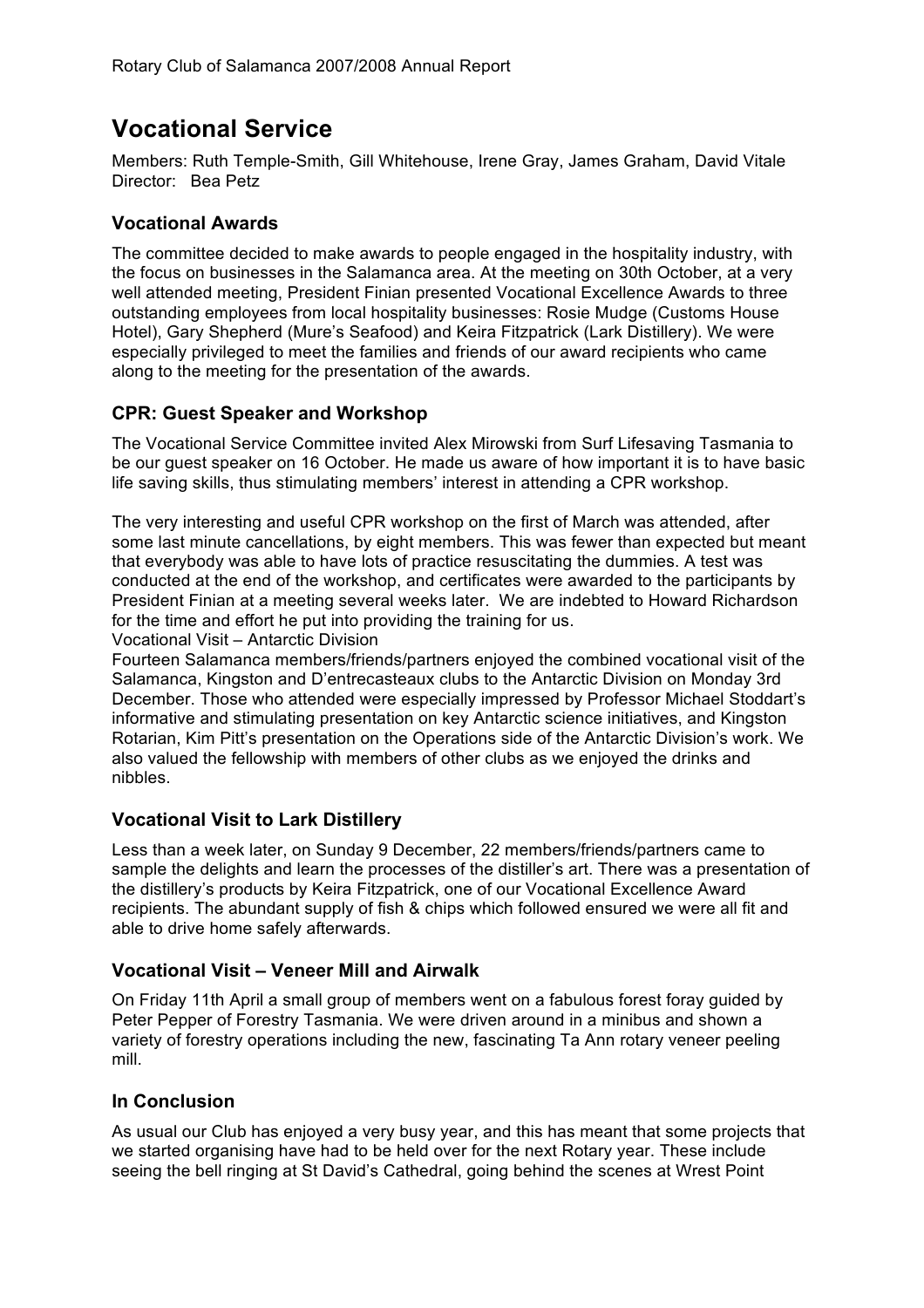Casino, a Vocational visit to Howard Craig Heritage Furniture at Risdon, a Peppermint Bay cruise, as well as vocational thumbnail sketches by members.

I sincerely thank the members of this year's Vocational Service Committee for their team spirit and commitment to achieving our goals, and I thank Gill Whitehouse for the generous support and guidance she gave me as a new director.

Bea Petz Vocational Service Director 2007/2008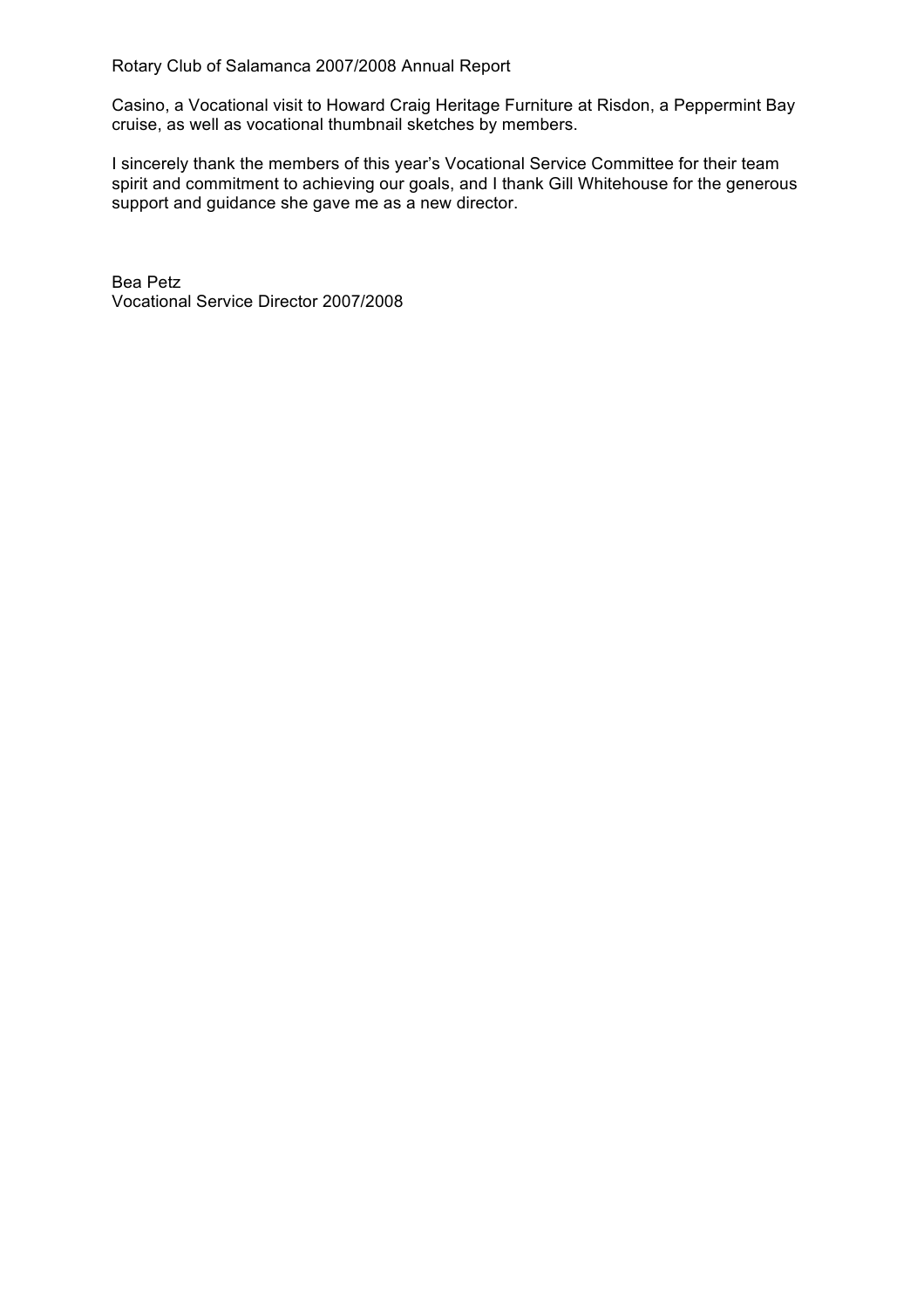# **International Service**

Thanks to all committee members for their commitment, support and input throughout the year, including Fiona Ralph, John Dryden. David Wallace and Tom Goninon.

Programs, projects and activities under International Service for this year included:

### **Matching Grant Project**

This was a follow up to Wolf Ebert's GSE trip to Brazil last year, whereby we arranged a Matching Grant Project with our club, our District and Rotary International for \$ 25000 (US) to establish a Library and Literacy Program with the Barbacena Rotary Club in Brazil. Although we were successful in obtaining the matching grant, with full support from our district, we have been unable to finalise the project at this stage, due to some ` minor administrative issues ` at the Brazilian end. Hopefully these will be overcome in the coming months and the project will be finalised over the next Rotary year.

#### **Rotary Foundation**

We donated \$3,400 to the Rotary Foundation this year.

#### **Shelterbox Scheme**

We purchased another Rotary Shelterbox with proceeds from the Quiz Night on 28th July 2007. This may well become an annual commitment.

### **Fiji Rotohomes Project**

Whilst our intention was to support a team to go to Fiji this past year, it proved impossible due to Fijian Government issues. Tom will be visiting Fiji next month, with the intention to `pave the way` for a team trip in 2009. We donated \$1880 to cover the cost of running one of the project vehicles for a year.

#### **Rotary Ambassadorial Scholar**

Mayo Kajitani from Japan continued to be supported by our club – from Anne Palmer in particular.

#### **Rotary Youth Exchange Program**

Nothing happened this year but it is a program we should try to support next year, particularly via hosting overseas students.

#### **Interplast**

I applied to the District to be an Interplast Team Observer in the Solomon's this year but was unsuccessful – however, I would encourage any members interested to apply when the next opportunity arises.

#### **PolioPlus**

This will be a key RI focus in the coming year or so, in order to totally eradicate polio. The Bill Gates Foundation will donate \$ 100 million (US), in a matching grant agreement with Rotary.

Mike Woods International Service Director 2007/2008